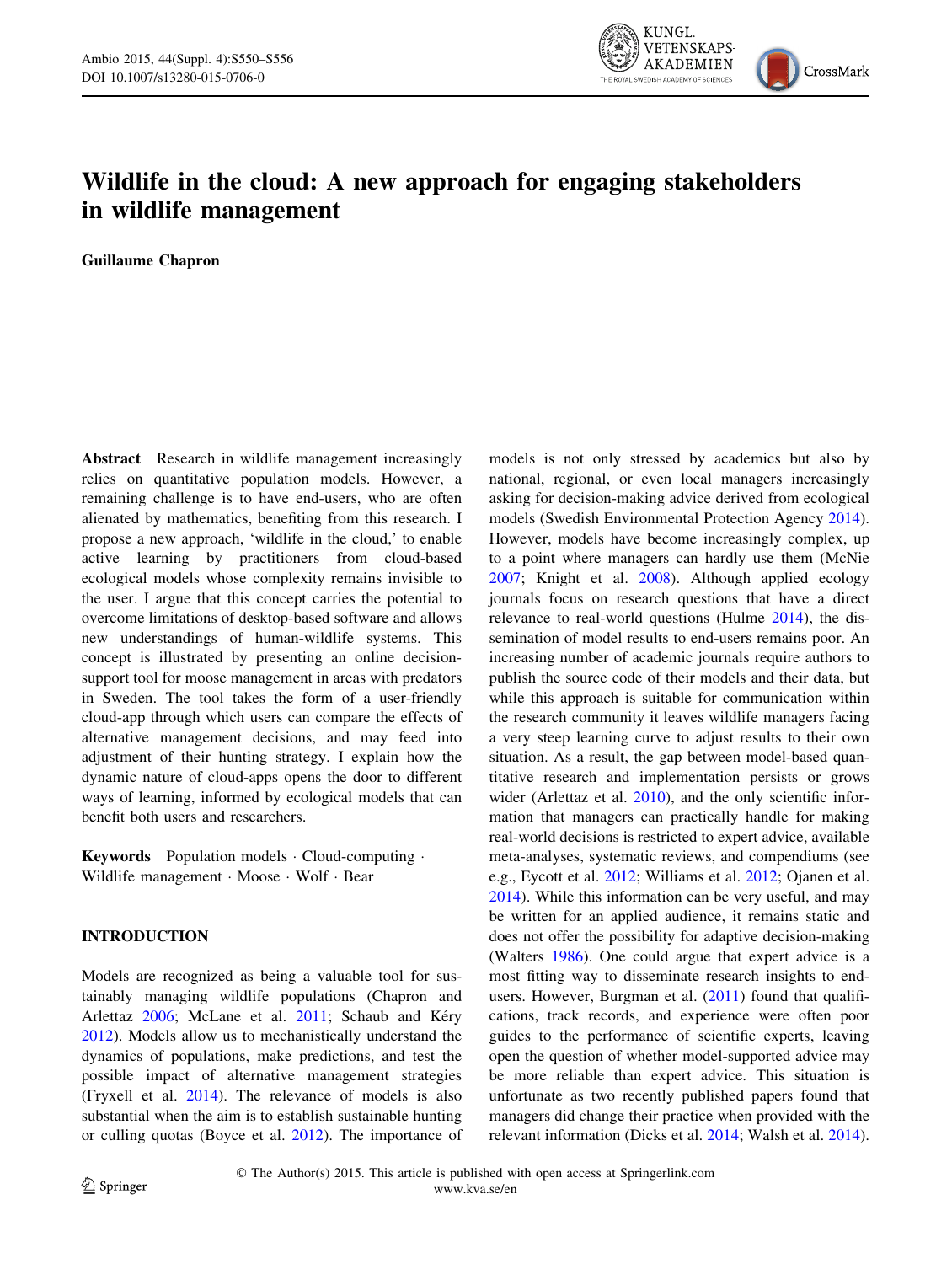There is an urgent need for innovative and quality-insured ways to deliver scientific understanding to end-users (Memmott et al. [2010;](#page-5-0) Milner-Gulland et al. [2012\)](#page-5-0) and this need of accessible and reliable information is exacerbated in a contemporary focus to avoid unsustainable exploitations of natural resources by humans (Dirzo et al. [2014](#page-5-0)).

#### A NEW APPROACH

I propose a new approach termed 'wildlife in the cloud' to exchange knowledge with end-users and co-develop new ways of learning, thereby arguing that it carries the potential to overcome the limitations described above and allows for new understandings of human-wildlife systems. This approach is based on the idea of 'cloud-computing' where only the user interface runs on the user's machine and the main software runs on a distant server. This approach is becoming ubiquitous in the computer industry (e.g., Microsoft Office 365) but ecological sciences have so far not embraced it. Cloud-computing has the potential of making advanced ecological models widely accessible to the general public. In particular, cloud-computing can address numerous issues that have precluded a wider use of models by professional wildlife managers and groups interested in wildlife management, such as a local hunting association deciding their ground's quota. Contrary to more traditional desktop-based software (e.g., the most widely used population viability analysis software VORTEX— Lacy [1993](#page-5-0)), cloud-computing software has its user interface in the form of an app which runs within a web browser (i.e., the browser window is the space within which the app runs, as the desktop is the space within which standard software run) and does not require installation (except loading the webpage). Because web browsers are a central piece of software on modern operating systems, almost any connected device can use a cloud-based app, without installation hassle or compatibility issues. The main software tasks are run on the server side and thus can rely on the processing power of dedicated simulation servers without the user's own device forming a performance bottleneck. The software can also benefit from optimized numerical libraries (i.e., sets of functions optimized to perform intensive numerical calculations), which would not necessarily be compatible with the user device (e.g., laptops, mobile phones, tablets). This means that users are able to make decisions based on the exact same models as those validated by the scientific community (through e.g., a peer-review publication process). The typically fast computational speed on the server will greatly improve the user experience and means that a cloud-app will run as quickly on a tablet as on a personal computer or a smartphone. Another advantage is that users always have the latest

version of the software. If a bug is found, there is no need to contact all users and ask them to update their software, nor is there a need to deal with users who receive different results because of different software versions. The corrected version is simply put on the server and any user loading the cloud-app will then use the most recent version.

### PROOF OF CONCEPT

To illustrate how a cloud-based app for wildlife management could look, I here present a prototype. In 2010, I developed a cloud-app that allowed managers to understand how moose hunting quotas in Sweden would need to be adjusted when large predators are present. Large predators have been recovering in Sweden during the past decades (Chapron et al. [2014](#page-5-0)). This recovery has had consequences for their main prey, moose, and other ungulates, which need to be understood in order to make sure hunting remains sustainable (Wikenros et al. [2015](#page-6-0)). The cloud-app was made available in both Swedish and English, $\frac{1}{1}$  and an online user manual (in Swedish only) provided explanation of the model and parameter settings.<sup>2</sup> The rationale behind this cloud-app was a bill by the Swedish Government 2009/10:239 (Swedish Government [2009](#page-5-0)) to reorganize moose hunting—a popular activity in Sweden (Fig. [1\)](#page-2-0). The bill modified the organization of hunting with the purpose of providing ecosystem-based local moose management (Sandström et al. [2013](#page-5-0)). In this context, the Swedish government gave an assignment to the Swedish University of Agricultural Sciences to develop training material for wildlife management delegations and moose hunters in general. We published the scientific description of a deterministic moose–predator–hunter population model in the journal Ecological Modelling (Jonzén et al.  $2013$ ) in which we explained how moose harvest strategies needed to be adjusted in the presence of large predators. However, neither this scientific publication nor the associated report aimed for a broader audience (Sand et al. [2011\)](#page-5-0), or assisted managers and hunters in dynamically understanding how moose hunting would need to be adjusted when predators recover in their area. Using the population model (Jonzén et al.  $2013$ ) would require people to download command line-based software (R statistical package with additional libraries—R Core Team [2013](#page-5-0)), familiarity with the programming language (i.e., variable assignment in R), and some understanding of matrix algebra. One cannot expect users to allocate time

<sup>2</sup> [http://www.slu.se/sv/centrumbildningar-och-projekt/algforvaltning/](http://www.slu.se/sv/centrumbildningar-och-projekt/algforvaltning/manualer/beskattningsstrategier/interaktiv-algforvaltningsmodell/) [manualer/beskattningsstrategier/interaktiv-algforvaltningsmodell/.](http://www.slu.se/sv/centrumbildningar-och-projekt/algforvaltning/manualer/beskattningsstrategier/interaktiv-algforvaltningsmodell/)

<sup>1</sup> [www.algforvaltning.se/.](http://www.algforvaltning.se/)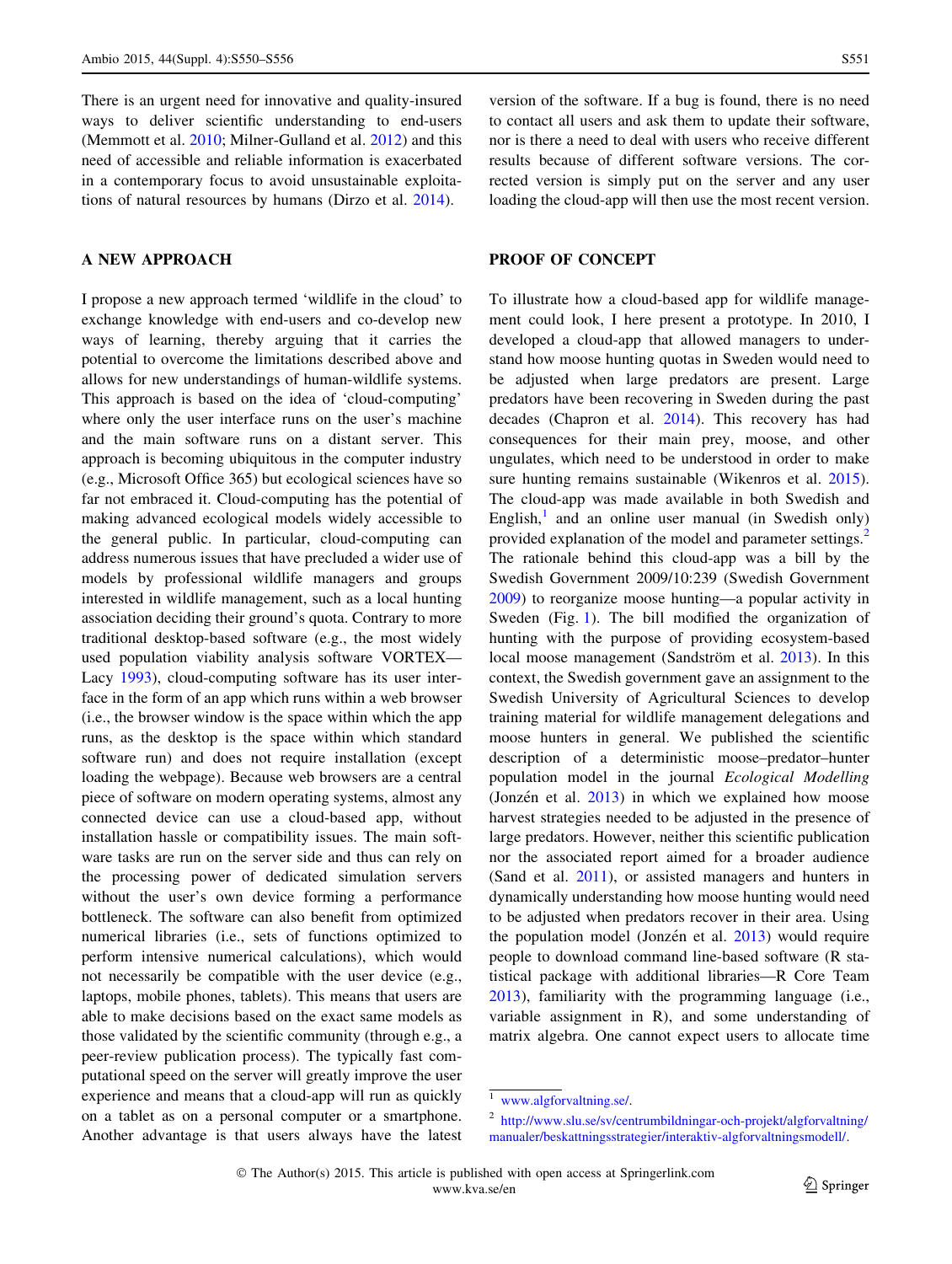<span id="page-2-0"></span>

Fig. 1 A male moose in one of Sweden's hunting districts. Moose hunting is an important source of revenue and meat supply to landowners and has also a high recreational value. Photo by Johan Månsson

and efforts to use a tool that was created by researchers for researchers.

To address the range of aspects that prevented a wider use of the model, I designed a cloud-app that allows users to select the size of a hunting area, moose density, qualitative indices of predation pressure, and a planned hunting strategy (see left side of the screenshot in Fig. [2](#page-3-0)). Moose population simulations are run on a server and sent back to the user's browser. Displayed results include the 5-year predicted local population trend, the expected yield in the last year, and the asymptotic sex and age structure of the moose population (see right side of the screenshot in Fig. [2](#page-3-0)). In terms of software architecture, the cloud-app consists of three independent but inter-communicating parts: a user interface written in the language Cappuccino (Cappuccino Project [2013](#page-5-0)) that is loaded in a browser, a compiled simulation model that runs on a server, and a script (written in a scripted language PHP) that links both interface and the model. When developing software, the interface should be at the core of the user experience (Tidwell [2010\)](#page-5-0), and should ideally be intuitive enough so that it is not seen as an obstacle. In the cloud-app, users can set the exact values of parameters they are likely to know (such as the size of their hunting area) by entering values in text fields or generating those by moving sliders (Fig. [2\)](#page-3-0). The model does not show units from the international system (SI, animals per  $km^2$ ) because Swedish wildlife

managers and hunters are used to think in thousands of hectares. Some variables for which users are unlikely to know the exact value (such as predator pressure) are set qualitatively with a discrete drop-down menu and visual feedback is given by predator silhouettes with increasing shades of gray for increasing densities of predators. The hunting quota is chosen by mimicking the way hunters distribute their quota, i.e., between calves, adult females, and males. This interface is linked to a sex- and age-structured deterministic matrix model (Jonzén et al. [2013](#page-5-0)) with 17 age classes for females and 13 age classes for males and additional matrix algebra to include levels of moose predation and hunting. The model is written in the programming language C and compiled with Clang options to optimize computational speed (Clang Team [2014](#page-5-0)). The interface retrieves results from the model and presents those in an intuitively understandable way, which allows users to focus on what they want to learn. Of particular interest to hunters is the age structure of the moose population to maximize annual meat yield, which is shown in the middle of the results panel and based on empirical body mass data of moose for each sex and age class. Additional visual information is provided by a dynamically changing size of the picture showing the amount of meat available. The use of C libraries for mathematical functions allows for model optimizations and provides a smooth user experience. Each simulation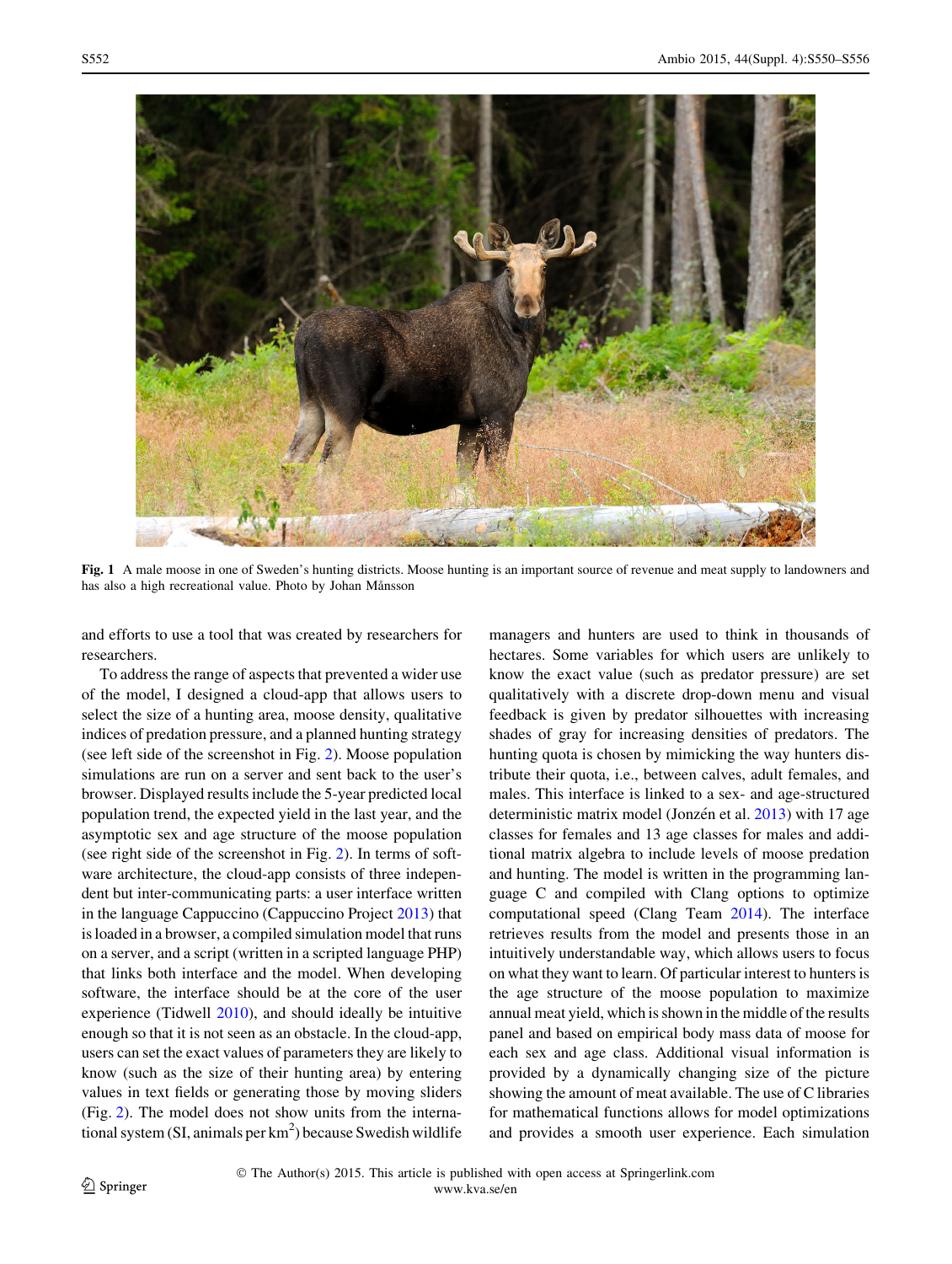<span id="page-3-0"></span>

Fig. 2 Moose management cloud-app that serves as an interface to a population model running on a distant server. The *left panel* allows the user to set parameters through intuitive controls and the *right panel* instantaneously provides meaningful information from simulation results

takes less than 1/10th of a second and as a result there is virtually no waiting time from one simulation to the next. This makes it possible to avoid having a 'run' button and thus dramatically improve the user experience: by allowing users to seamlessly change parameters and directly observe how this would affect the moose population.

In this cloud-app the interface is clearly focused on numerical values of the moose population structure, but because developing a cloud-app interface is no different from developing a traditional desktop interface, ecological models with detailed graphs or maps outputs could also have been included. Because this cloud-app was created as a proof of concept, it was never advertised to its potential end-users (typically Swedish hunters). Nonetheless, with more than 1 million simulations run, by visitors from across Sweden and other European countries, it has proved to be a popular tool.

# POTENTIAL USE IN WILDLIFE MANAGEMENT

The dynamic nature of cloud-apps opens the door to different ways of learning, informed by ecological models that can benefit both users and researchers. I discuss three dimensions of the potential benefits of cloud-apps for wildlife management and wider biodiversity conservation.

# Efficient computing for effective uptake by endusers

The most immediate advantage of cloud-apps is that users can replicate the analysis done by researchers and adjust it to their own context without any programming or quantitative skills or access to powerful computing facilities. Because computations are run on a distant server, an individual user will not be forced to use a less complex, and thus possibly less relevant, model suitable only for personal desktop computers. The moose model would not have been as effective if ran directly on a desktop computer, as simulation time would be considerably greater. This technical complexity barrier is well illustrated by the example of a decision-support system to help wildlife managers and stalkers predict red deer (Cervus elaphus) terrain use in Scotland (HillDeer and DeerMap). While effectively integrating deer population and habitat models (see Tremblay et al. [2004\)](#page-6-0), and predicting deer habitat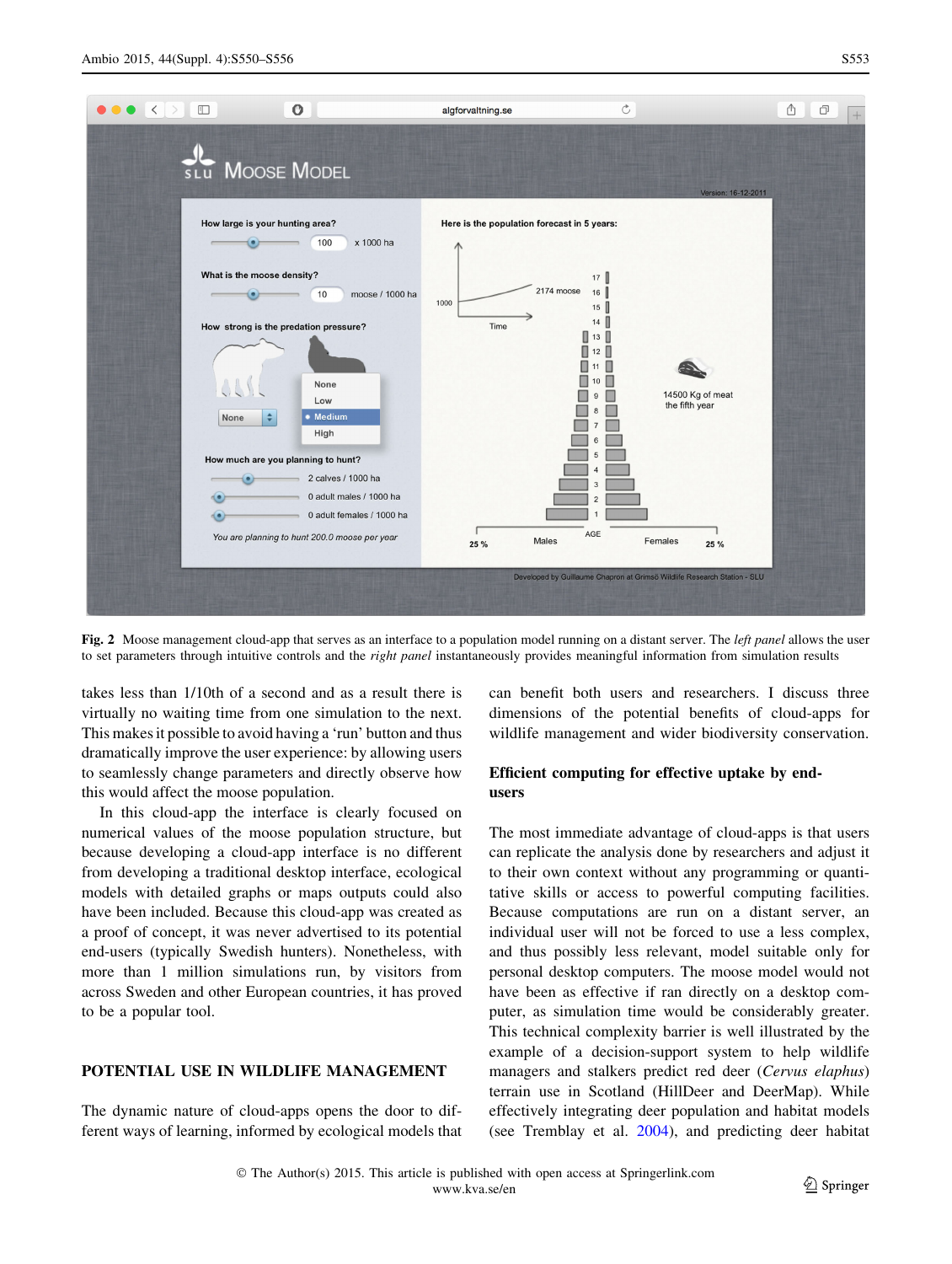suitability well (particularly when integrating scientific and local knowledge, see Irvine et al. [2009\)](#page-5-0), neither tool has been adopted by estates for use in real life (Maffey et al. [2013\)](#page-5-0). One reason, also identified for other decision-support systems (Uran and Janssen [2003](#page-6-0)), may have been that the software lacked an intuitive and easy solution to handle a multi-parameter system and user-friendly interface.

# Collective knowledge production and new stakeholder interaction

The opportunity of using advanced models with an intuitive interface also opens possibilities for the collective creation of knowledge by crowdsourcing questions to the interested public. In this context, researchers could, for example, provide a cloud-app and ask users to explore and select management strategies which they think are most appropriate, with the possibility to 'like' or up-rank strategies and have the most relevant ones emerging from this exercise. The rationale behind this approach is that local users hold much knowledge about the ecological system they interact with on a regular basis (Irvine et al. [2009\)](#page-5-0). They could thus propose different management strategies (e.g., such as the allocation of a hunting quota among age classes) that otherwise might remain undisclosed to researchers. The approach could be extended to genuine co-creation, with both practitioners and modelers contributing and thereby informing environmental decision-making (Wood et al. [2015\)](#page-6-0). A different collective opportunity potentially brought by a cloud-app could lie in allowing users to interact with their neighbors. For example, further development of the moose cloud-app could include the consideration of what is happening in hunting areas around the selected one and possible population codynamics requiring cooperation between users (see also Austin et al. [2013](#page-5-0) on the importance of incentivizing collaborative management).

#### Understanding usage and users

Learning about the human dimension of wildlife management could also be developed with researchers studying the users of a cloud-app. With the required ethical permits and agreement from users to process individual data, it would be possible to program the cloud-app such that all connection logs are recorded and to extract information from them. Connection logs can contain the IP-address, the time of the connection, and the values of all parameters user has selected for a simulation. Because IP-addresses can be geocoded, the cloud-app would allow for the development of a spatially explicit understanding of socio-ecological systems. For example, with the moose cloud-app it could be possible to estimate the spatial distribution of predator densities of interest (e.g., in which regions do users choose more often high bear or wolf densities?) or of hunting strategies (e.g., in which regions do users choose more often high calf quotas?).

Understanding how the users interact with the cloud-app can even go one step further. For example, one can analyze which parameters users are more interested in adjusting to reach a particular goal or estimate how long users spent looking at particular kinds of simulations. By designing the cloud-app, so that users are asked to make particular choices under different situations, it would be possible to conduct experimental studies on how people react to particular wildlife management strategies, in a kind of largescale psychology lab. A cloud-app could also serve as a real-time opinion poll where the reception by stakeholders of management decisions could be tested in advance of these being implemented or even announced.

### DISCUSSION AND CONCLUSION

Current barriers to embracing the use of cloud-apps in wildlife management are more conceptual than technical. Broadband internet connection is now widely available across large parts of the countryside of the developed world. Tools to develop adequate cloud-app user interfaces have improved in recent years. As of yet, challenges lie more in the architecture and design of cloud-apps. Ecologists and other researchers may not always have the skills to develop cloud-apps, but they could benefit from working with professional programmers. Alternatively, relatively simple programming frameworks are now widely available. For the moose cloud-app, I used Cappuccino (Cappuccino Project [2013](#page-5-0)) and developing the app was a hybrid approach between coding a desktop-based software and a website. The growing adoption of the scripted statistical language R has made ecological researchers much more familiar with programming, which likely lowers the knowledge threshold required to develop a cloud-app. In that regard, the new framework  $Shiny<sup>3</sup>$  that allows building interactive reports and visualizations using R could be a simple solution to increase development and use of cloudapps.

Other challenges—e.g., which meaningful parameter choice should be given to users or how to interpret interest by a particular public and adjust management accordingly—may require collaboration with researchers in sociology, applied psychology, and human–computer interactions (Arts et al. [2015](#page-5-0)). Finally, making a model available for public use adds a second level of review, this time not by peers but by the members of the public. This

<sup>3</sup> [http://shiny.rstudio.com.](http://shiny.rstudio.com)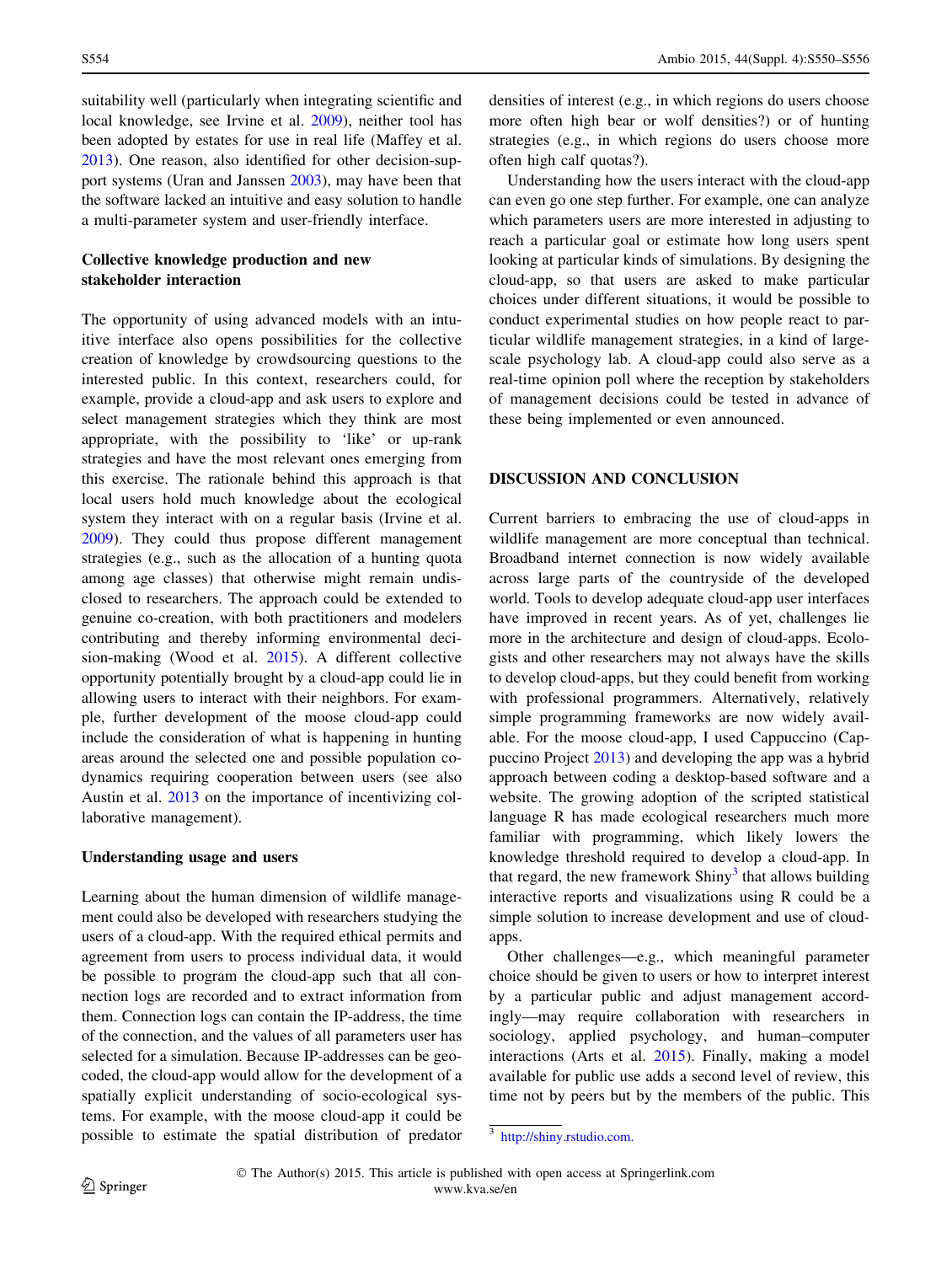<span id="page-5-0"></span>will likely increase the quality of models because users will try to understand and scrutinize results and put them into a real-world context. The threshold for 'acceptance' in a public-review process may actually be somewhat higher than with an academic peer review and this may force ecological researchers to allocate extra efforts in model validation and quality control.

In conclusion, I encourage applied researchers in ecology who have used simulation models in their work to consider whether cloud-apps could help them to better deliver their results to the public, to provide new ways of understanding their socio-ecological system of interest and to open the door to different ways of learning and practicing natural resource management which can benefit both users and researchers.

Open Access This article is distributed under the terms of the Creative Commons Attribution 4.0 International License ([http://](http://creativecommons.org/licenses/by/4.0/) [creativecommons.org/licenses/by/4.0/\)](http://creativecommons.org/licenses/by/4.0/), which permits unrestricted use, distribution, and reproduction in any medium, provided you give appropriate credit to the original author(s) and the source, provide a link to the Creative Commons license, and indicate if changes were made.

#### REFERENCES

- Arlettaz, R., M. Schaub, J. Fournier, T.S. Reichlin, A. Sierro, J.E.M. Watson, and V. Braunisch. 2010. From publications to public actions: When conservation biologists bridge the gap between research and implementation. BioScience 60: 835–842.
- Arts, K., van der Wal, R, and B. Adams. 2015. Digital technology and the conservation of nature. Ambio 44(Suppl. 4). doi[:10.1007/](http://dx.doi.org/10.1007/s13280-015-0705-1) [s13280-015-0705-1.](http://dx.doi.org/10.1007/s13280-015-0705-1)
- Austin, Z., J.C.R. Smart, S. Yearley, R.J. Irvine, and P.C.L. White. 2014. Incentivising the collaborative management of mobile ecological resources. Land Use Policy 36: 485–491.
- Boyce, M.S., P.W.J. Baxter, and H.P. Possingham. 2012. Managing moose harvests by the seat of your pants. Theoretical Population Biology 82: 340–347.
- Burgman, M.A., M. McBride, R. Ashton, A. Speirs-Bridge, L. Flander, B. Wintle, F. Fidler, L. Rumpff, and C. Twardy. 2011. Expert status and performance. PLoS One 6: e22998.
- Cappuccino Project. 2013. Cappuccino web framework—Build desktop class applications in Objective-J and JavaScript. [http://](http://www.cappuccino-project.org) [www.cappuccino-project.org](http://www.cappuccino-project.org).
- Chapron, G., and R. Arlettaz. 2006. Using models to manage carnivores. Science 314: 1682–1683.
- Chapron, G., P. Kaczensky, J.D.C. Linnell, M. von Arx, D. Huber, H. Andrén, J.V. López-Bao, M. Adamec, et al. 2014. Recovery of large carnivores in Europe's modern human-dominated landscapes. Science 346: 1517–1519.
- Clang Team. 2014. Clang: A C language family frontend for LLVM. <http://clang.llvm.org/>.
- Dicks, L.V., J.C. Walsh, and W.J. Sutherland. 2014. Organising evidence for environmental management decisions: a '4S' hierarchy. Trends in Ecology & Evolution 29: 607-613.
- Dirzo, R., H.S. Young, M. Galetti, G. Ceballos, N.J.B. Isaac, and B. Collen. 2014. Defaunation in the Anthropocene. Science 345: 401–406.
- Eycott, A., G. Stewart, L. Buyung-Ali, D. Bowler, K. Watts, and A. Pullin. 2012. A meta-analysis on the impact of different matrix

structures on species movement rates. Landscape Ecology 27: 1263–1278.

- Fryxell, J.M., A.R.E. Sinclair, and G. Caughley. 2014. Wildlife ecology, conservation, and management. Oxford: Wiley.
- Hulme, P.E. 2014. Bridging the knowing-doing gap: Know-who, know-what, know-why, know-how and know-when. Journal of Applied Ecology 51: 1131–1136.
- Irvine, R.J., S. Fiorini, S. Yearley, J.E. McLeod, A. Turner, H. Armstrong, P.C.L. White, and R. Van der Wal. 2009. Can managers inform models? Integrating local knowledge into models of red deer habitat use. Journal of Applied Ecology 46: 344–352.
- Jonzén, N., H. Sand, P. Wabakken, J.E. Swenson, J. Kindberg, O. Liberg, and G. Chapron. 2013. Sharing the bounty-Adjusting harvest to predator return in the Scandinavian human-wolf-bearmoose system. Ecological Modelling 265: 140–148.
- Knight, A.T., R.M. Cowling, M. Rouget, A. Balmford, A.T. Lombard, and B.M. Campbell. 2008. Knowing but not doing: Selecting priority conservation areas and the research-implementation gap. Conservation Biology 22: 610–617.
- Lacy, R.C. 1993. VORTEX: A computer simulation model for Population Viability Analysis. Wildlife Research 20: 45–65.
- Maffey, G., M. Reed, J. Irvine, and R. Van der Wal. 2013. Habitat monitoring in the wider countryside: A case study on the pursuit of innovation in red deer management. Journal of Environmental Management 128: 778–786.
- McLane, A.J., C. Semeniuk, G.J. McDermid, and D.J. Marceau. 2011. The role of agent-based models in wildlife ecology and management. Ecological Modelling 222: 1544–1556.
- McNie, E.C. 2007. Reconciling the supply of scientific information with user demands: An analysis of the problem and review of the literature. Environmental Science & Policy 10: 17–38.
- Memmott, J., M. Cadotte, P.E. Hulme, G. Kerby, E.J. Milner-Gulland, and M.J. Whittingham. 2010. Putting applied ecology into practice. Journal of Applied Ecology 47: 1–4.
- Milner-Gulland, E.J., J. Barlow, M.W. Cadotte, P.E. Hulme, G. Kerby, and M.J. Whittingham. 2012. Ensuring applied ecology has impact. Journal of Applied Ecology 49: 1-5.
- Ojanen, M., D. Miller, W. Zhou, B. Mshale, E. Mwangi, and G. Petrokofsky. 2014. What are the environmental impacts of property rights regimes in forests, fisheries and rangelands? A systematic review protocol. Environmental Evidence 3: 19.
- R Core Team. 2013. R: A language and environment for statistical computing. R Foundation for Statistical Computing, Vienna, Austria.
- Sand, H., N. Jonzén, H. Andrén, J. Månsson, J. E. Swenson, and J. Kindberg. 2011. Strategier för beskattning av älg, med och utan rovdjur. Rapport Dnr. SLU ua.FE. 2011.1.5-711, Sveriges lantbruksuniversitet. Accessible [http://www.slu.se/Documents/](http://www.slu.se/Documents/externwebben/centrumbildningar-projekt/algforvaltning/version3/StrategierForBeskattning.pdf) [externwebben/centrumbildningar-projekt/algforvaltning/version3/](http://www.slu.se/Documents/externwebben/centrumbildningar-projekt/algforvaltning/version3/StrategierForBeskattning.pdf) [StrategierForBeskattning.pdf.](http://www.slu.se/Documents/externwebben/centrumbildningar-projekt/algforvaltning/version3/StrategierForBeskattning.pdf)
- Sandström, C., S. Wennberg Di Gasper, and K. Öhman. 2013. Conflict resolution through ecosystem-based management: The case of Swedish moose management. International Journal of the Commons 7(2): 549–570.
- Schaub, M., and M. Kéry. 2012. Combining information in hierarchical models improves inferences in population ecology and demographic population analyses. Animal Conservation 15: 125–126.
- Swedish Environmental Protection Agency. 2014. Research strategy for the period 2015–2020 of the Swedish Environmental Protection Agency for the Wildlife Research Fund (in Swedish). Swedish Environmental Protection Agency Stockholm.
- Swedish Government. 2009. Prop. 2009/10:239. Proposition to the Swedish government for the new management system of moose in Sweden. [http://www.regeringen.se/sb/d/12164/a/148542.](http://www.regeringen.se/sb/d/12164/a/148542)
- Tidwell, J. 2010. Designing Interfaces. O'Reilly Media.